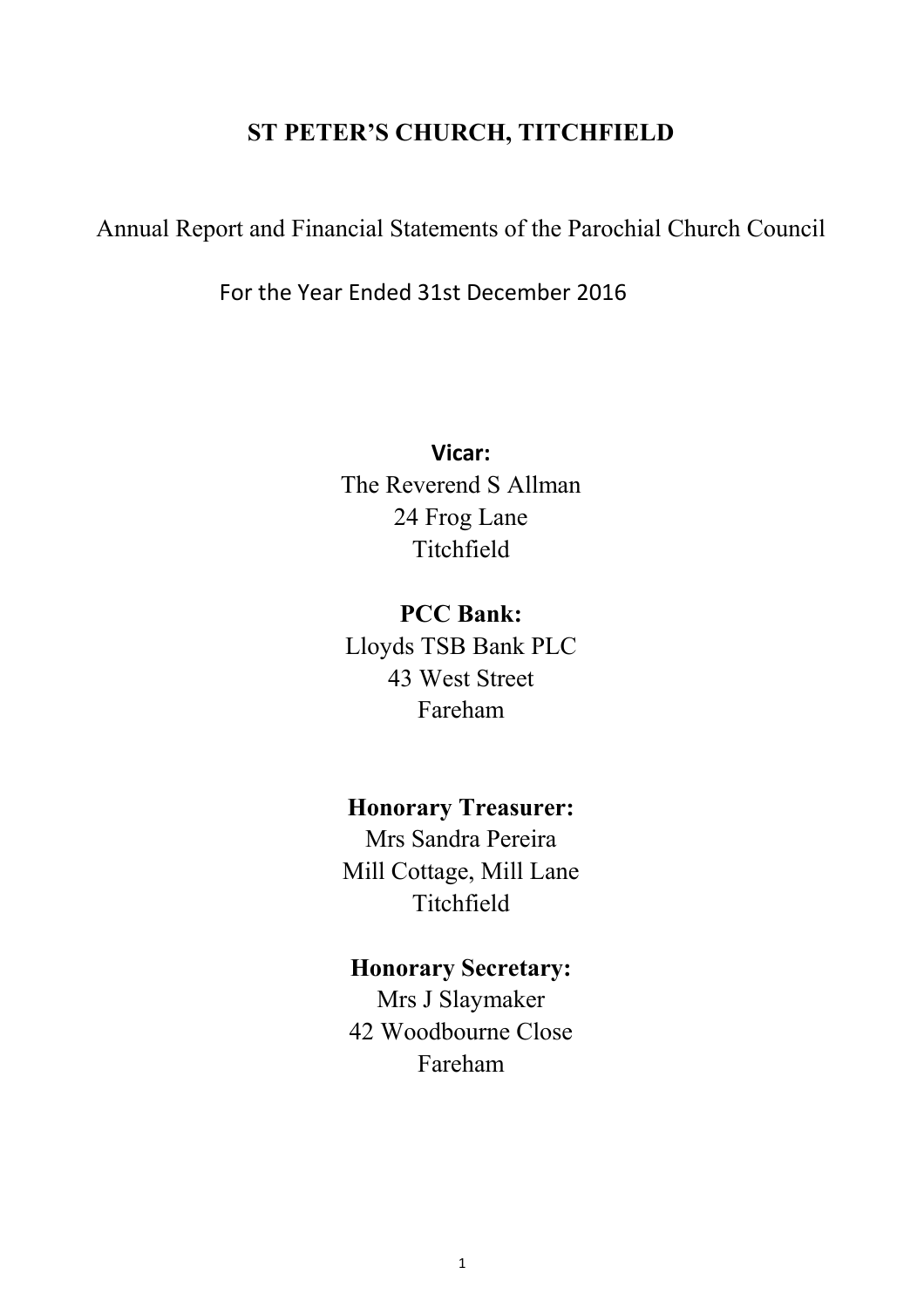### PAROCHIAL CHURCH COUNCIL OF ST PETER'S TITCHFIELD

# STATEMENT OF FINANCIAL ACTIVITIES

For the year ended  $31<sup>st</sup>$  December 2016

|                                                             |              | <b>GENERAL FUND</b>                            |                | <b>RESTRICTED</b><br><b>FUNDS</b> |                  | <b>TOTAL FUNDS</b> |
|-------------------------------------------------------------|--------------|------------------------------------------------|----------------|-----------------------------------|------------------|--------------------|
|                                                             |              | <b>Unrestricted Designated</b><br><b>Funds</b> | <b>Funds</b>   |                                   | 2016             | 2015               |
| <b>INCOMING RESOURCES</b>                                   | Note         | £                                              | £              | £                                 | £                | £                  |
| <b>Incoming Resources from Donors</b>                       | 2(a)         | 92,201                                         | 0              | 397                               | 92,598           | 83,499             |
| Other Voluntary incoming resources                          | 2(b)         | $\mathbf 0$                                    | $\mathbf 0$    | 0                                 | $\pmb{0}$        | $\mathbf 0$        |
| Incoming resources from operating<br>activities             |              |                                                |                |                                   |                  |                    |
| - to further Council's objects<br>- to generate funds       | 2(c)<br>2(d) | 18,705<br>12,786                               | 0<br>0         | 1,487<br>0                        | 20,192<br>12,786 | 21,613<br>10,806   |
| Income from investments                                     | 2(e)         | 162                                            | 0              | $\mathbf{0}$                      | 162              | 109                |
| Other incoming resources                                    | 2(f)         | $\boldsymbol{0}$                               | $\mathbf 0$    | 27,328                            | 27,328           | 118,203            |
| <b>TOTAL INCOMING RESOURCES</b>                             |              | 123,854                                        | $\overline{0}$ | 29,212                            | 153,066          | 234,230            |
| <b>RESOURCES EXPENDED</b>                                   |              |                                                |                |                                   |                  |                    |
| Charitable Giving                                           | 3(a)         | 3,362                                          | $\mathbf 0$    | 0                                 | 3,362            | 3,315              |
| Activities directly relating to the work of<br>the Church   | 3(b)         | 94,076                                         | $\pmb{0}$      | 2,466                             | 96,542           | 98,533             |
| Church management and administration                        | 3(c)         | 7,461                                          | $\pmb{0}$      | 0                                 | 7,461            | 7,501              |
| Costs of generating funds                                   | 3(d)         | 1,013                                          | 0              | 0                                 | 1,013            | 1,145              |
| Heritage Lottery Funding                                    | 3(e)         | (17,094)                                       | $\pmb{0}$      | 37,046                            | 19,952           | 125,873            |
| <b>TOTAL RESOURCES EXPENDED</b>                             |              | 88,818                                         | $\mathbf 0$    | 39,512                            | 128,330          | 236,367            |
| NET INCOMING/ (OUTGOING)<br><b>RESOURCES</b>                |              | 35,036                                         | $\pmb{0}$      | (10, 300)                         | 24,736           | (2, 137)           |
| <b>TIVATANI. FIZ'N DE LA A FETA</b><br>A CCOLINITE          |              | (21, 777)                                      | (6, 470)       | 28,247                            | $\mathbf 0$      | $\overline{0}$     |
| <b>NET MOVEMENT IN FUNDS</b>                                |              | 13,259                                         | (6, 470)       | 17,947                            | 24,736           | (2, 137)           |
| Balances brought forward at 1 <sup>st</sup> January<br>2016 |              | 25,609                                         | 6,869          | 9,558                             | 42,036           | 44,173             |
| <b>BALANCES CARRIED FORWARD</b><br>AT 31ST DECEMBER 2016    |              | 38,868                                         | 399            | 27,505                            | 66,772           | 42,036             |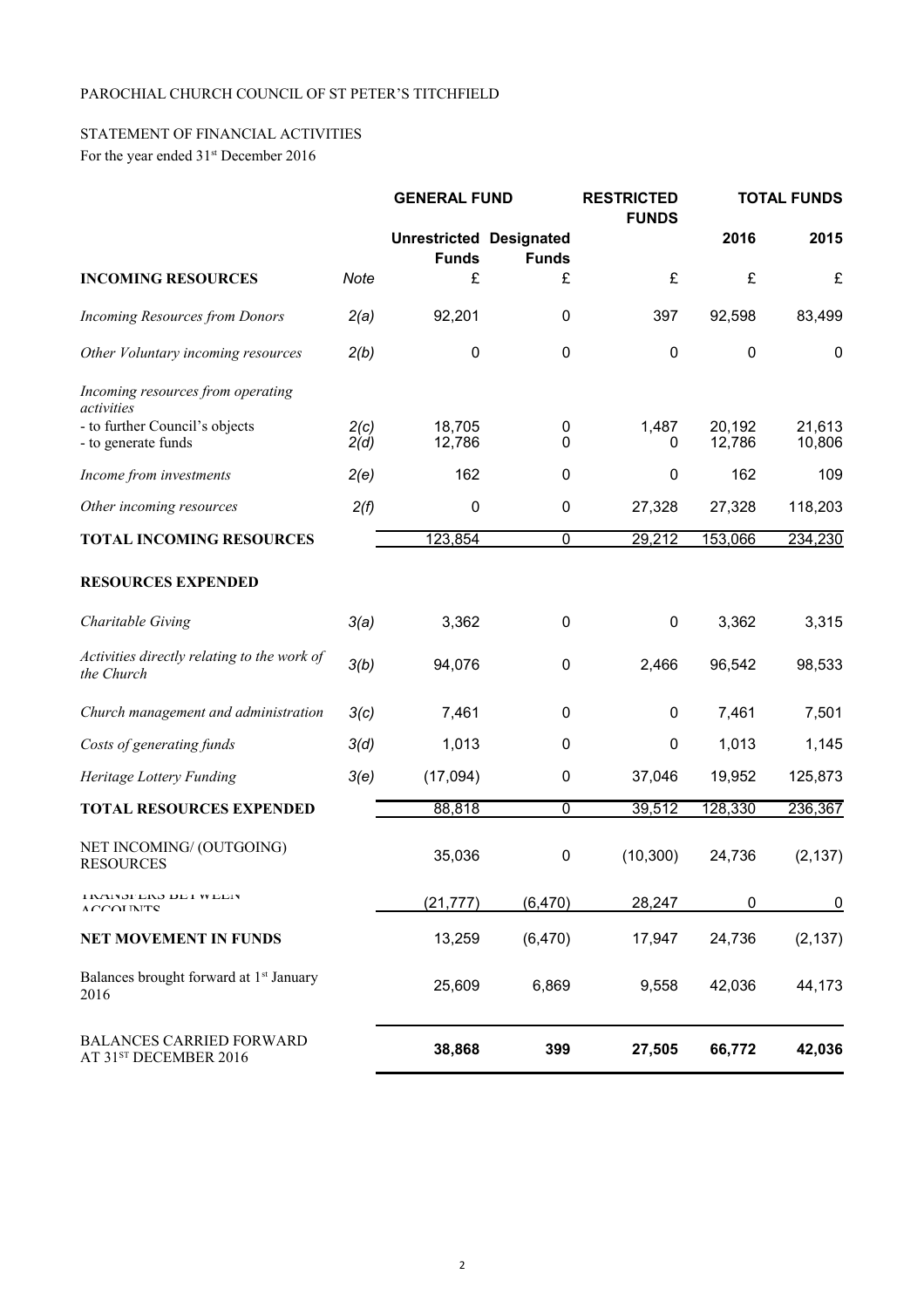# PAROCHIAL CHURCH COUNCIL OF ST PETER'S TITCHFIELD

# BALANCE SHEET

At 31st December 2016

|                                                                                                                                                                                                                                                                    | <b>Note</b>    | 2016                                                                                  | 2015                                                            |
|--------------------------------------------------------------------------------------------------------------------------------------------------------------------------------------------------------------------------------------------------------------------|----------------|---------------------------------------------------------------------------------------|-----------------------------------------------------------------|
| <b>CURRENT ASSETS</b><br>Debtors and prepayments<br>Short term deposits<br>Cash at bank<br>Cash in hand                                                                                                                                                            | $\overline{4}$ | 10,848<br>48,679<br>16,756<br>241<br>76,524                                           | 14,452<br>22,517<br>30,665<br>263<br>67,897                     |
| <b>LIABILITIES: AMOUNTS FALLING</b><br>DUE WITHIN ONE YEAR                                                                                                                                                                                                         | 5              | (9,752)                                                                               | (25, 861)                                                       |
| <b>NET CURRENT ASSETS</b>                                                                                                                                                                                                                                          |                | 66,772                                                                                | 42,036                                                          |
| LIABILITIES: AMOUNTS FALLING<br><b>DUE AFTER ONE YEAR</b>                                                                                                                                                                                                          |                | $\theta$                                                                              | $\overline{0}$                                                  |
| <b>NET ASSETS</b>                                                                                                                                                                                                                                                  |                | 66,772                                                                                | 42,036                                                          |
| <b>FUNDS</b><br>General (unrestricted)<br>General (designated fabric and<br>musical resources)<br>UULULAI (UUSIRIIAIU) UVUISUAS<br>ahunah linte<br>Restricted (youth)<br>Restricted (restoration)<br>Restricted (bell)<br>Restricted (organ)<br>Restricted (ellis) | 6, 7, 8        | 38,868<br>$\overline{0}$<br>399<br>1,250<br>7,569<br>170<br>7,330<br>11,186<br>66,772 | 25,609<br>6,470<br>399<br>912<br>1,429<br>12<br>7,205<br>42,036 |

Approved by the Parochial Church Council on ……………………... and signed on its behalf by:

Revd Susan Allmann (Vicar) ………………………………………………

The notes on pages 4 to 12 form part of these accounts.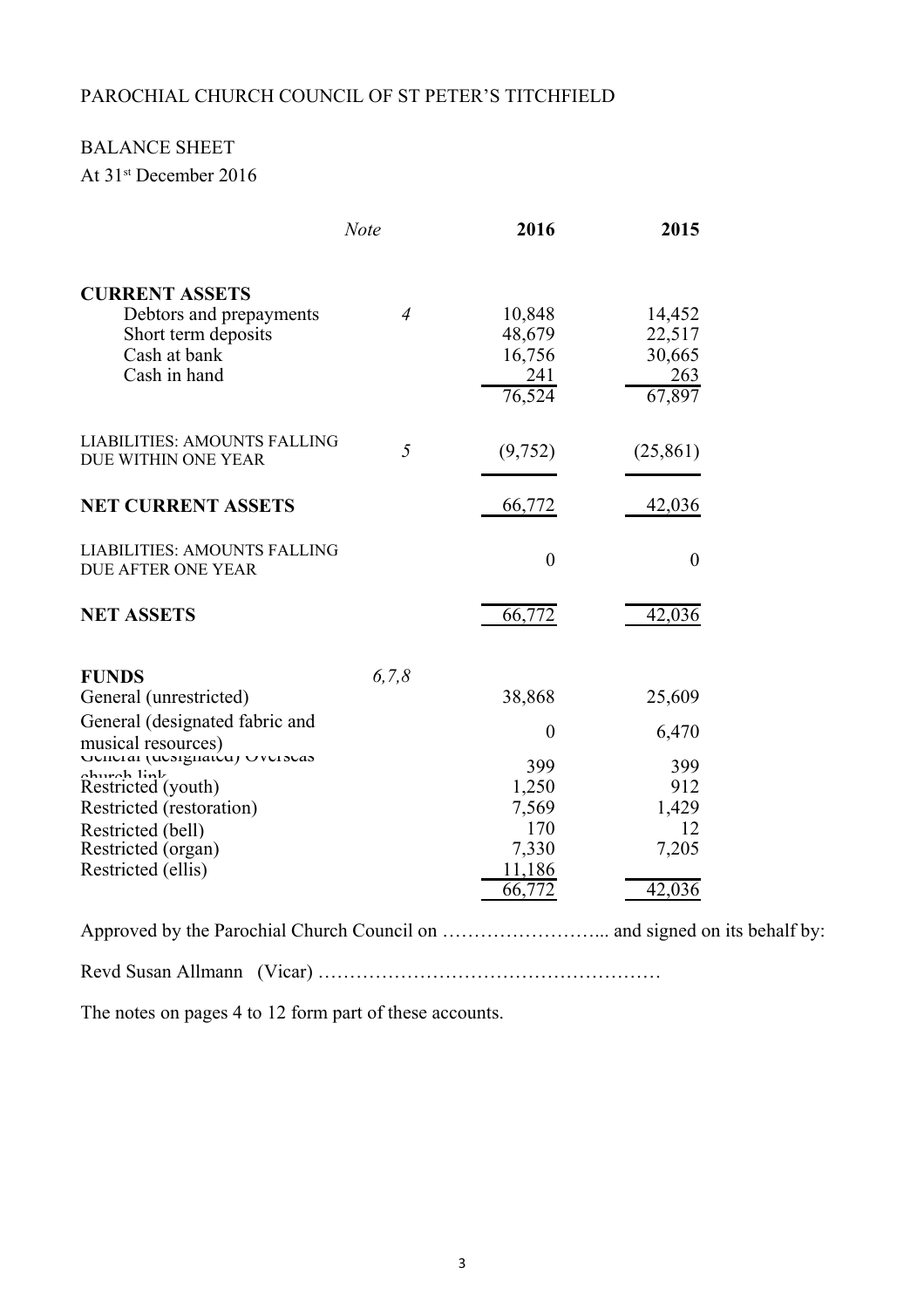### PAROCHIAL CHURCH COUNCIL OF ST PETER'S TITCHFIELD

### NOTES TO THE FINANCIAL STATEMENTS

For the year ended  $31<sup>st</sup>$  December 2016

## **1) ACCOUNTING POLICIES**

The financial statements have been prepared in accordance with the Church Accounting Regulations 2006 together with applicable accounting standards and the Charities SORP (Statement of Recommended Practice) 2005.

The financial statements have been prepared under the historical cost convention. Details of the funds at the PCC's disposal are included in note 7.

The financial statements include all transactions, assets and liabilities for which the PCC is responsible in law. They do not include the financial statements of church groups that owe their main affiliation to another body, nor those that are informal gatherings of church members.

### **Incoming Resources**

Collections are recognised when received by or on behalf of the PCC. Planned giving receivable under Gift Aid is recognised only when received. Tax recoverable on Gift Aid donations is recognised when the donation is recognised. Grants and legacies to the PCC are accounted for as soon as the PCC is notified of its legal entitlement, the amount due is quantifiable and its ultimate receipt by the PCC is reasonably certain. Funds raised through the fete and other fundraising activities are accounted for gross.

### **Resources Used**

Grants and donations are accounted for when paid over, or when awarded, if that award creates a binding obligation on the PCC.

The diocesan parish share is accounted for when due.

### **Current Assets**

debtors, less provision for amounts that may prove uncollectable. Amounts owing to the PCC at  $31<sup>st</sup>$  December in respect of fees, rents or other income are shown as

Short term deposits include cash held with the CBF Church of England Funds.

### **VAT**

scheme and is included with the relevant expenditure. **V**AT is irrecoverable on all expenditure other than items eligible under the Listed Places of Worship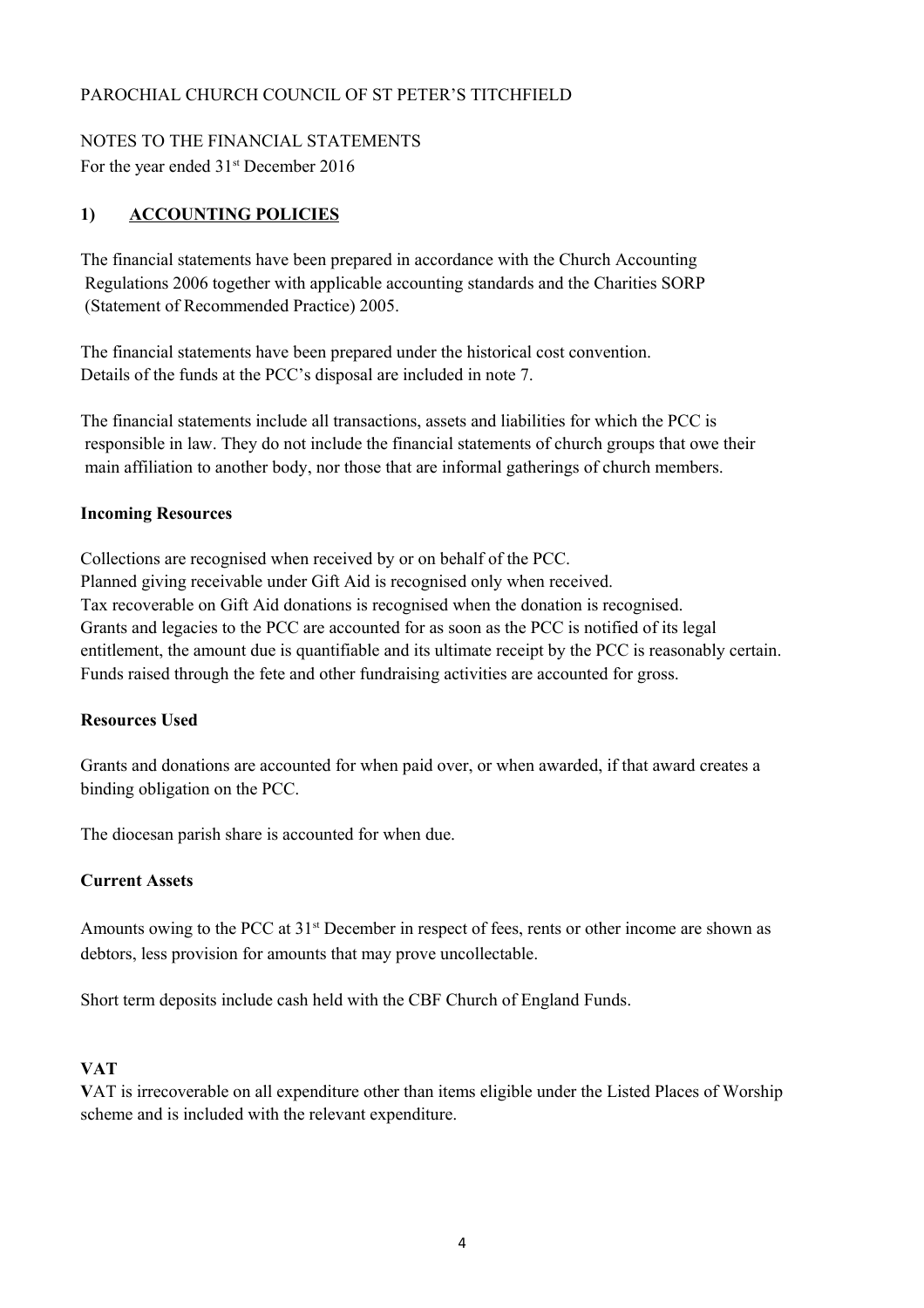# **2) INCOMING RESOURCES**

|                                                                                                                                                                                                |                                                              | <b>GENERAL FUND</b>               |                                    | <b>TOTAL FUNDS</b><br><b>RESTRICTED</b>                      |                                                             |
|------------------------------------------------------------------------------------------------------------------------------------------------------------------------------------------------|--------------------------------------------------------------|-----------------------------------|------------------------------------|--------------------------------------------------------------|-------------------------------------------------------------|
|                                                                                                                                                                                                | <b>Unrestricted</b><br><b>Funds</b>                          | <b>Designated</b><br><b>Funds</b> |                                    | 2016                                                         | 2015                                                        |
|                                                                                                                                                                                                | £                                                            | £                                 | £                                  | £                                                            | £                                                           |
| 2(a) Incoming resources from donors<br>note                                                                                                                                                    |                                                              |                                   |                                    |                                                              |                                                             |
| Planned giving:<br><b>Gift Aid donations</b><br>Income Tax recoverable<br>Other planned giving<br>Collections (open plate)<br>Collections (baptisms/funerals)<br>Wall safe<br>Sundry donations | 44,996<br>17,201<br>5,950<br>6,317<br>1,240<br>237<br>13,174 | 0<br>0<br>0<br>0<br>0<br>0<br>0   | 0<br>0<br>0<br>0<br>0<br>97<br>300 | 44,996<br>17,201<br>5,950<br>6,317<br>1,240<br>334<br>13,474 | 49,548<br>14,140<br>4,679<br>5,273<br>1,693<br>455<br>4,485 |
| Café Connect                                                                                                                                                                                   | 683                                                          | 0                                 | 0                                  | 683                                                          | 648                                                         |
| Collections for charities                                                                                                                                                                      | 2,403                                                        | 0                                 | 0                                  | 2,403                                                        | 2,578                                                       |
|                                                                                                                                                                                                | 92,201                                                       | $\overline{0}$                    | 397                                | 92,598                                                       | 83,499                                                      |
| 2(b) Other voluntary incoming resources                                                                                                                                                        |                                                              |                                   |                                    |                                                              |                                                             |
| Legacies                                                                                                                                                                                       | 0                                                            | $\overline{0}$                    | 0                                  | 0                                                            | <u>0</u>                                                    |
|                                                                                                                                                                                                | $\overline{0}$                                               | $\overline{0}$                    | $\overline{0}$                     | $\overline{0}$                                               | $\overline{0}$                                              |
| 2(c) Income from operating activities to<br>further the council's objects                                                                                                                      |                                                              |                                   |                                    |                                                              |                                                             |
| Fees<br>Special fees (weddings)<br><b>Titchfield News - sales</b><br>Wedding collections<br><b>Youth Activities</b><br><b>Bells</b>                                                            | 15,355<br>0<br>2,619<br>259<br>472<br>0                      | 0<br>0<br>0<br>0<br>0<br>0        | 0<br>0<br>0<br>0<br>204<br>1,283   | 15,355<br>0<br>2,619<br>259<br>676<br>1,283                  | 16,279<br>300<br>2,777<br>418<br>801<br>1,038               |
|                                                                                                                                                                                                | 18,705                                                       | $\Omega$                          | 1,487                              | 20,192                                                       | 21,613                                                      |
| 2(d) Income from operating activities to<br>generate funds                                                                                                                                     |                                                              |                                   |                                    |                                                              |                                                             |
| Titchfield News - advertising<br>Special events<br><b>Sundry Activities</b>                                                                                                                    | 2,632<br>7,666<br>$10\,$<br>2,488                            | 0<br>0<br>0                       | 0<br>$\mathbf 0$<br>0              | 2,632<br>7,666<br>1,445                                      | 2,984<br>7,275<br>547                                       |
|                                                                                                                                                                                                | 12,786                                                       | $\overline{0}$                    | $\overline{0}$                     | 11,743                                                       | 10,806                                                      |
| 2(e) Income from investments                                                                                                                                                                   |                                                              |                                   |                                    |                                                              |                                                             |
| Interest earned                                                                                                                                                                                | 162                                                          | 0                                 | 0                                  | 162                                                          | 109                                                         |
|                                                                                                                                                                                                | 162                                                          | 0                                 | 0                                  | 162                                                          | 109                                                         |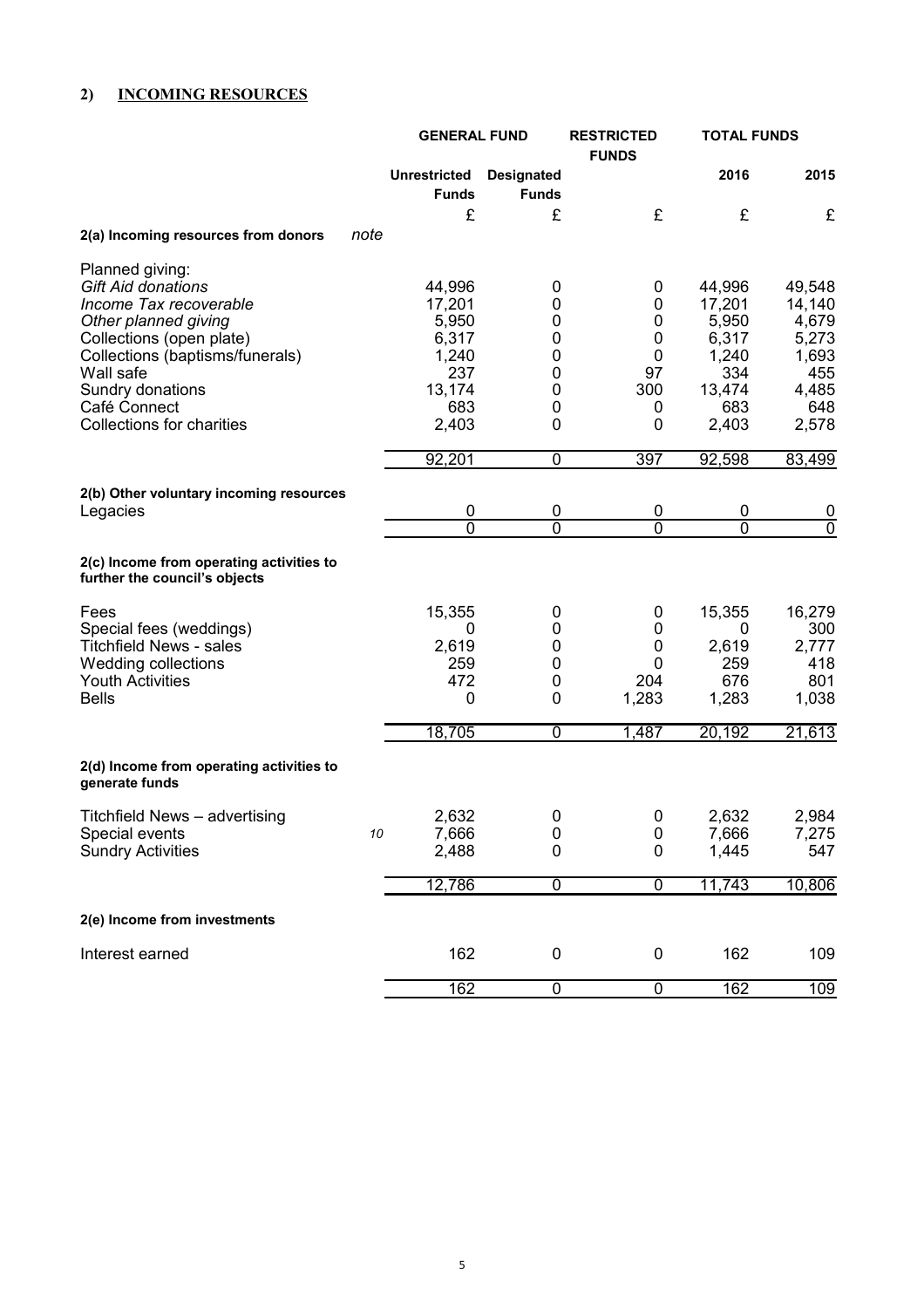#### **2(f) Other ordinary incoming resources**

| <b>TOTAL INCOMING RESOURCES</b> | 123,854 | 29,212 | 153,066 | 234,230 |
|---------------------------------|---------|--------|---------|---------|
|                                 |         | 27,328 | 27,328  | 118,203 |
|                                 |         |        |         |         |
| Heritage Lottery Funding        |         | 27,328 | 27,328  | 98,050  |
| VAT refund                      |         |        |         | 20,153  |
| Insurance claims                |         |        |         | 0       |

#### **3) RESOURCES EXPENDED**

|                        |      | <b>GENERAL FUND</b>                 |                                   | <b>RESTRICTED</b><br><b>FUNDS</b> | <b>TOTAL FUNDS</b> |       |
|------------------------|------|-------------------------------------|-----------------------------------|-----------------------------------|--------------------|-------|
|                        |      | <b>Unrestricted</b><br><b>Funds</b> | <b>Designated</b><br><b>Funds</b> |                                   | 2,016              | 2,015 |
|                        |      | £                                   | £                                 | £                                 | £                  | £     |
| 3(a) charitable giving | note |                                     |                                   |                                   |                    |       |
| Overseas               | 11   | 1,104                               | 0                                 | 0                                 | 1,104              | 1,665 |
| Home                   | 11   | 2,258                               | 0                                 | 0                                 | 2,258              | 1,650 |
|                        |      | 3,362                               | 0                                 |                                   | 3,362              | 3,315 |

#### **3(b) Activities directly relating to the work of the church**

| Ministry:                             |   |         |   |       |        |        |
|---------------------------------------|---|---------|---|-------|--------|--------|
| Diocesan Quota                        |   | 63,756  | 0 | 0     | 63,756 | 61,562 |
| Clergy expenses                       | 9 | 4,014   | 0 | 0     | 4,014  | 3,851  |
| Diocese Fees-Wedding/Funerals         |   | 4,152   | 0 | 0     | 4,152  | 5,384  |
| <b>Wedding Fee expenses</b>           |   | 1,490   | 0 | 0     | 1,490  | 2,640  |
| Church running expenses:              |   |         | 0 | 0     |        |        |
| Heat, light and power                 |   | 2,627   | 0 | 0     | 2,627  | 2,370  |
| <i><b>Insurance</b></i>               |   | 3,513   | 0 | 0     | 3,513  | 3,366  |
| Water                                 |   | 82      | 0 | 0     | 82     | 73     |
| Office Telephone                      |   | 963     | 0 | 0     | 963    | 866    |
| <b>Sundries</b>                       |   | 4,817   | 0 | 0     | 4,817  | 4,730  |
| General repairs                       |   | 3,888   | 0 | 0     | 3,888  | 2,778  |
| Organ/piano repairs                   |   | 203     | 0 | 0     | 203    | 46     |
| Altar requisites, books and robes     |   | 591     | 0 | 0     | 591    | 2,633  |
| <b>Titchfield News printing</b>       |   | 2,724   | 0 | 0     | 2,724  | 2,615  |
| Organist & musical director           |   | 1,260   | 0 | 0     | 1,260  | 4,177  |
| <b>Musical Resources and Licences</b> |   | 898     | 0 | O     | 898    | 0      |
| Youth activities                      |   | 0       | 0 | 316   | 316    | 296    |
| Café Connect                          |   | 124     | 0 | 0     | 124    | 120    |
| <b>Bells</b>                          |   | (1,026) | 0 | 2,150 | 1,124  | 1,026  |
|                                       |   | 94,076  | 0 | 2,466 | 96,542 | 98,533 |

No PCC member receives any remuneration or expenses in relation to the meetings of the PCC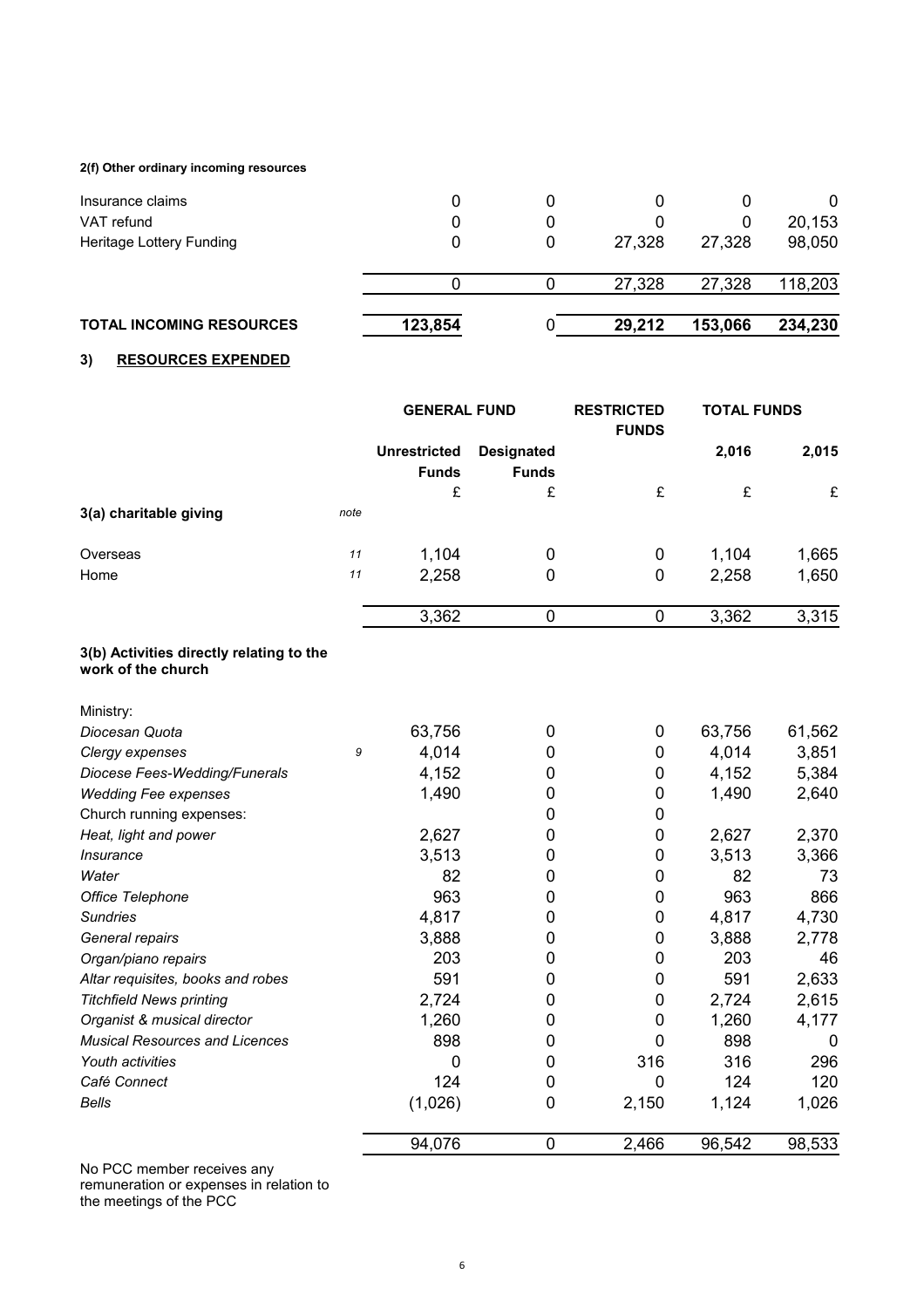#### **3 (c) Church management & administration**

| Printing, stationery & postage<br>Stewardship expenses |    | 2,273<br>63 | 0<br>0      | 0<br>0      | 2,273<br>63 | 2,319<br>62 |
|--------------------------------------------------------|----|-------------|-------------|-------------|-------------|-------------|
| Wages                                                  |    | 5,125       | 0           | $\pmb{0}$   | 5,125       | 5,120       |
|                                                        |    | 7,461       | 0           | 0           | 7,461       | 7,501       |
| 3 (d) Costs of generating funds<br>Event expenses      | 10 | 1,013       | 0           | $\mathbf 0$ | 1,013       | 1,145       |
|                                                        |    | 1,013       | 0           | 0           | 1,013       | 1,145       |
| 3 (e) Other expenditure<br>Heritage Lottery Funding    |    | (17,094)    | $\mathbf 0$ | 37,046      | 19,952      | 125,873     |
|                                                        |    | (17,094)    | 0           | 37,046      | 19,952      | 125,873     |
| <b>TOTAL RESOURCES EXPENDED</b>                        |    | 88,818      | 0           | 39,512      | 128,330     | 236,367     |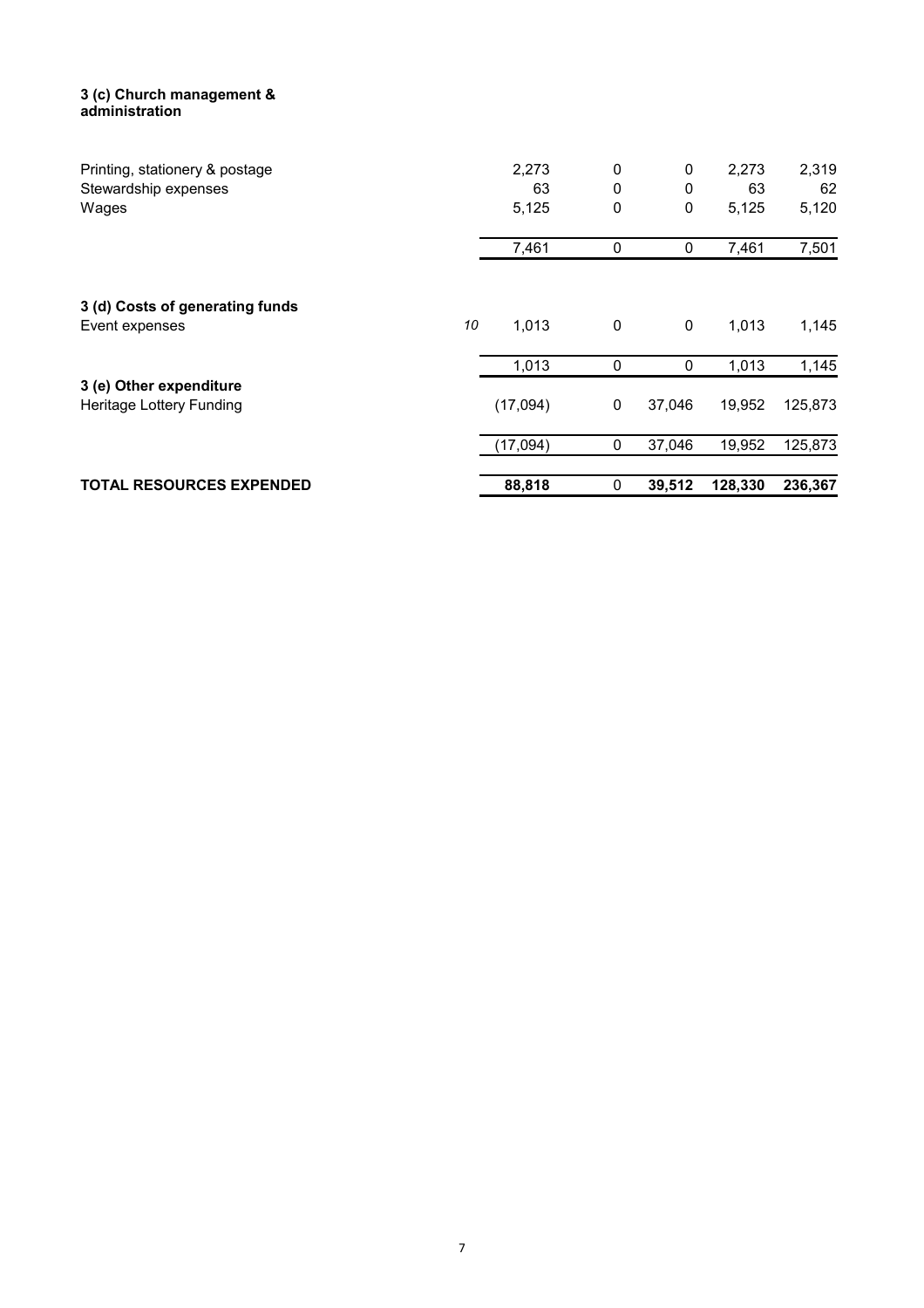# **4 ) DEBTORS AND PREPAYMENTS**

|                                                 | 2016             | 2015        |
|-------------------------------------------------|------------------|-------------|
|                                                 | £                | £           |
| General fund:                                   |                  |             |
| Income tax recoverable                          | 10,848           | 13,964      |
| <b>Other Debtors</b>                            | $\boldsymbol{0}$ | 488         |
|                                                 | 10,848           | 14,452      |
| <u>LIABILITIES: AMOUNTS DUE WITHIN ONE YEAR</u> |                  |             |
|                                                 | 2016             | 2015        |
|                                                 | £                | $\mathbf f$ |
| General fund:                                   |                  |             |
| Wedding deposits & fees                         | 1,593            | 700         |
| Titchfield News adverts paid in advance         | 1,153            | 942         |
| Other creditors                                 | 7,006            | 24,219      |
|                                                 | 9,752            | 25,861      |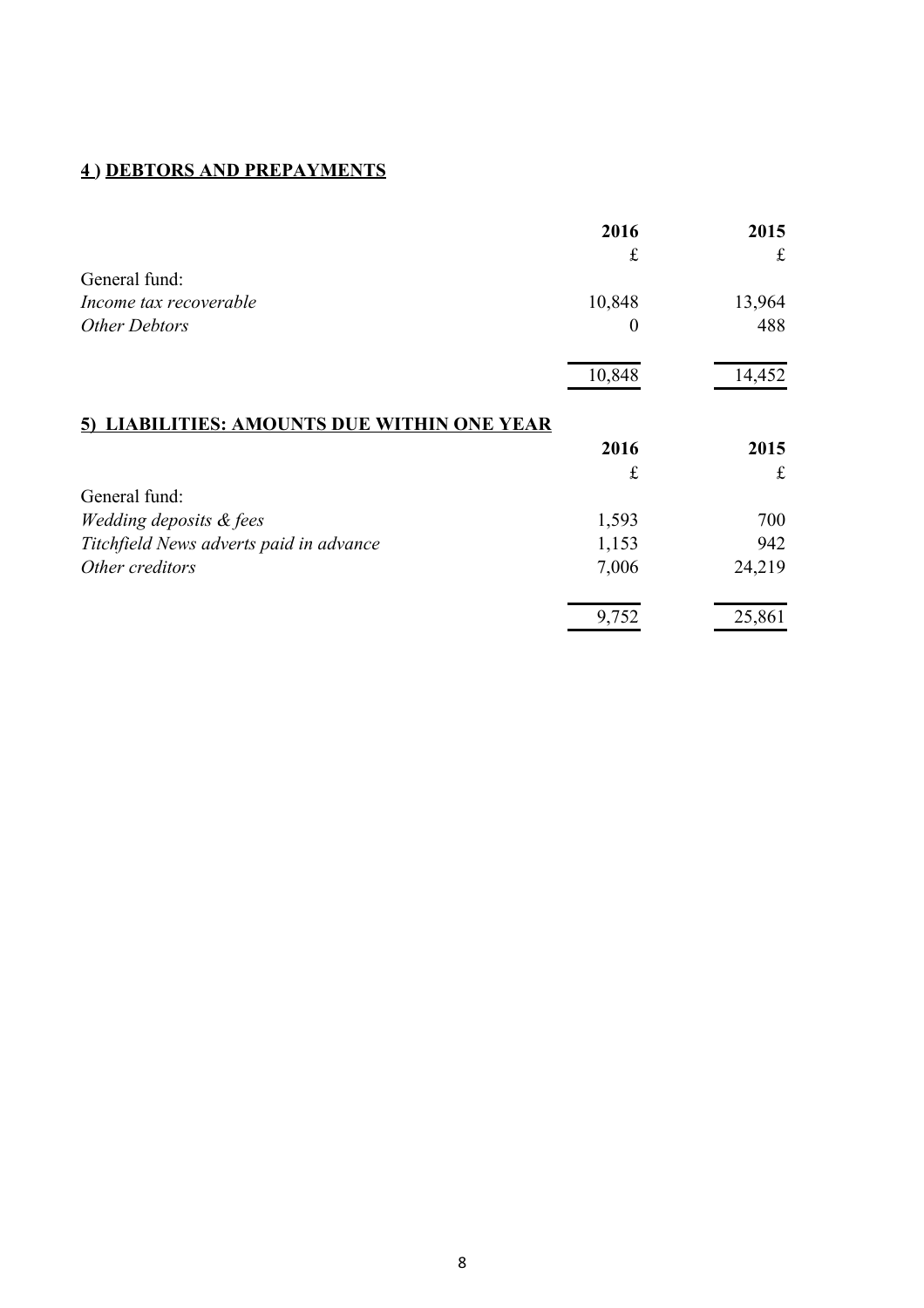### **6) ANALYSIS OF NET ASSETS BY FUND**

|                        | Unrestricted Designated<br>Funds | Funds    | Restricted<br>Funds | <b>TOTAL</b><br><b>FUNDS</b> |
|------------------------|----------------------------------|----------|---------------------|------------------------------|
|                        | £                                | £        | £                   | £                            |
| <b>Current Assets</b>  | 29,116                           | 399      | 27,505              | 57,020                       |
| Current<br>Liabilities | 9,752                            | $\theta$ | $\theta$            | 9,752                        |
| <b>Fund Balance</b>    | 38,868                           | 399      | 27,505              | 66,772                       |

### **7) FUND DETAILS**

This fund is "unrestricted" because the money has been given to the Church on the general understanding that it will be used by the PCC for furthering the mission and ministry of the Church. Unless otherwise specified, all the money received by the Church is first put into the General Fund. **Unrestricted Funds** relate to the General Account, which is used to pay all the everyday expenses.

Currently the Overseas Church Link is the only such fund we hold. **Designated Funds** are those where sums of money are set aside by the PCC for a specific purpose.

Restricted Funds: **Restricted Funds** are monies received by the PCC for a specified purpose. There are currently five

- fabric and/or the ancillary services of the Church • The Restoration and Development Fund is to be used for the maintenance and/or restoration of the
- The Youth Fund
- The Organ Fund is to be used for restoration and maintenance of the Organ.
- The Bell Fund
- The Ellis Fund is a donation from the Ellis family to be used to upgrade the heating.

The PCC holds no endowment funds.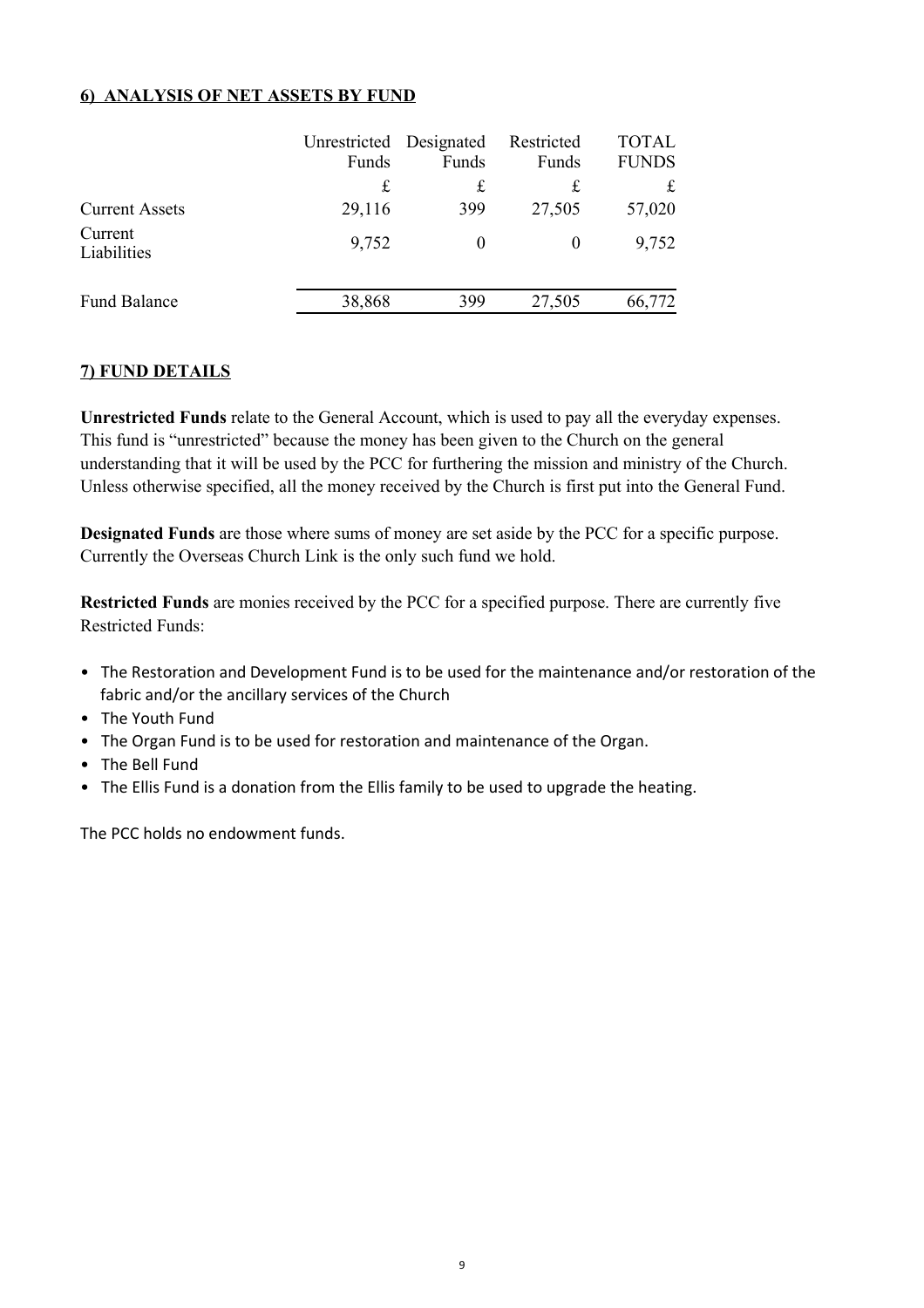# **8) ANALYSIS OF MOVEMENTS ON FUNDS**

|                                              | B/Fwd<br>$\mathbf f$ | Income<br>£      | <b>Outgoings Transfers</b><br>£ | £                | C/Fwd<br>$\mathbf f$ |
|----------------------------------------------|----------------------|------------------|---------------------------------|------------------|----------------------|
| General Fund(unrestricted)                   | 25,609               | 123,855          | 88,817                          | (21,779)         | 38,868               |
| Fabric & Musical Resources (designated)      | 6,470                |                  |                                 | (6, 470)         | $\boldsymbol{0}$     |
| Overseas Church Link/IDWAL Fund (designated) | 399                  | $\boldsymbol{0}$ | $\mathbf{0}$                    | $\theta$         | 399                  |
| Restoration & Development Fund (restricted)  | 1,429                | 27,725           | 37,047                          | 15,462           | 7,569                |
| Youth Fund (restricted)                      | 912                  | 204              | 316                             | 450              | 1,250                |
| Organ Fund (restricted)                      | 7,205                | $\overline{0}$   | $\boldsymbol{0}$                | 125              | 7,330                |
| Bell Fund (restricted)                       | 12                   | 1,282            | 2,150                           | 1,026            | 170                  |
| Ellis Fund (restricted)                      | $\mathbf{0}$         |                  |                                 | 11,186           | 11,186               |
| <b>TOTAL</b>                                 | 42,036               | 153,066          | 128,330                         | $\boldsymbol{0}$ | 66,772               |
| 9) CLERGY EXPENSES                           |                      |                  |                                 |                  |                      |
|                                              |                      |                  | 2016                            |                  | 2015                 |
|                                              |                      |                  | £                               |                  | $\mathbf f$          |
| Vicar expenses                               |                      |                  | 1,631                           |                  | 1,790                |
| Other clergy expenses & travel               |                      |                  | 2,383                           |                  | 2,061                |
|                                              |                      |                  | 4,014                           |                  | 3,851                |

# **10) SPECIAL EVENTS**

|                                        | Income | Expenses     |
|----------------------------------------|--------|--------------|
|                                        |        |              |
| Fete                                   | 5,330  | 1,013        |
| Titchfield Spirit Village Voices       | 94     | $\mathbf{0}$ |
| Nativity Festival and Christmas Bazaar | 689    | $\Omega$     |
| Other                                  | 1,553  | $\Omega$     |
|                                        | 7,666  | 1,013        |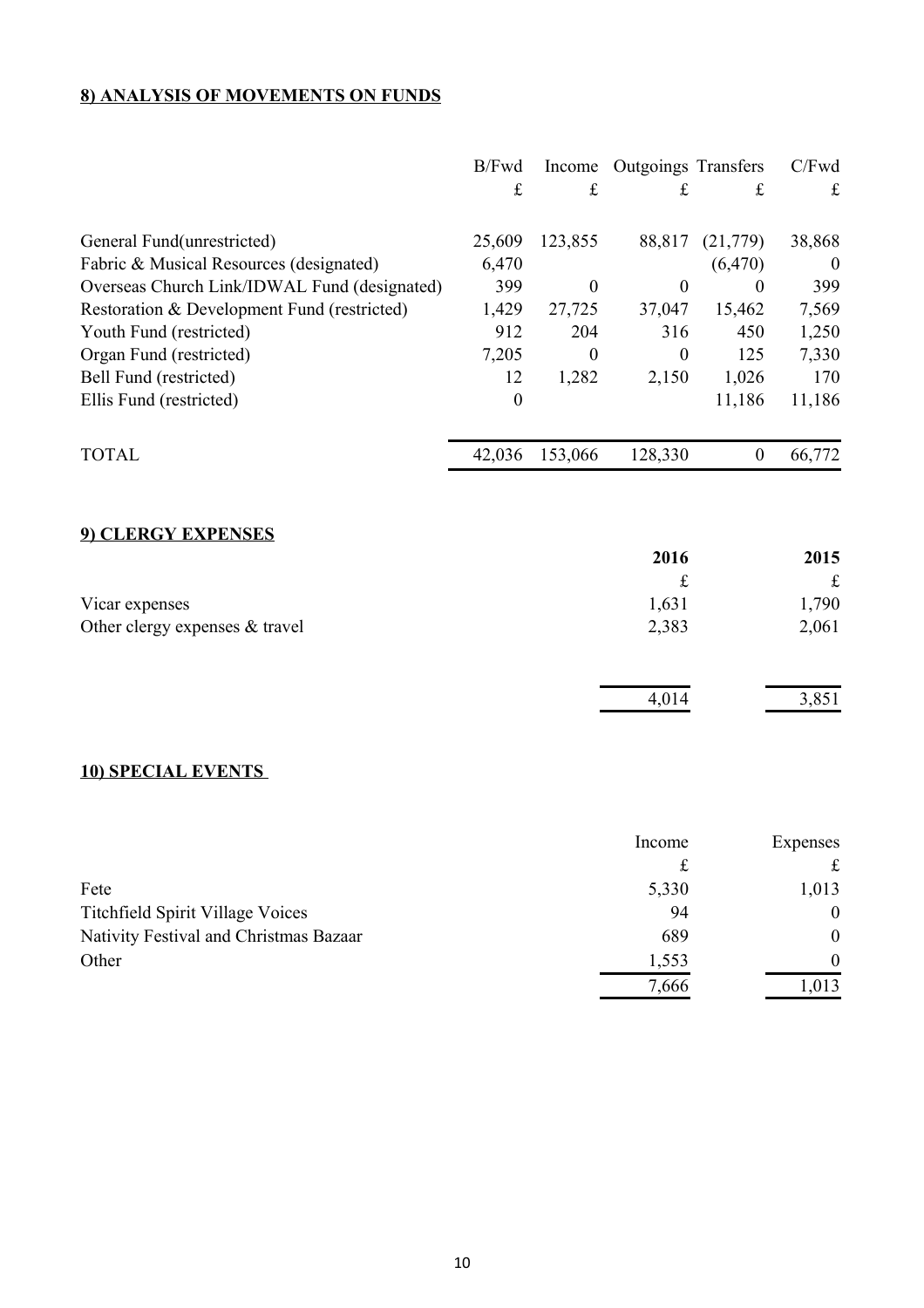# **11) CHARITABLE GIVING MADE THROUGH THE MINISTRY OF ST PETER'S CHURCH**

|                                    | Home   | Overseas |
|------------------------------------|--------|----------|
|                                    | £      | £        |
|                                    |        |          |
| <b>Whiteley Parish</b>             | 200.00 |          |
| Church Urban Fund                  | 8.57   |          |
| Oaklands Trust                     | 68.80  |          |
| Lord Mayor Charities               | 298.55 |          |
| Highlands Hub                      | 154.00 |          |
| Multiple Sclerosis Society         | 77.25  |          |
| Westminster Abbey                  | 60.00  |          |
| The Children's Society             | 651.27 |          |
| Macmillan Cancer                   | 246.00 |          |
| The Rowans Hospice                 | 246.00 |          |
| <b>Countess Moutbatten Hospice</b> | 247.00 |          |
| <b>Bishops Lent Appeal</b>         |        | 207.56   |
| St George Foundation               |        | 547.30   |
| Christian Aid                      |        | 81.00    |
| <b>Embrace Middle East</b>         |        | 268.10   |

| $\Lambda$<br>7711 | ΩC<br>103.<br>Γ<br>.U.S. 90. |
|-------------------|------------------------------|
|                   |                              |